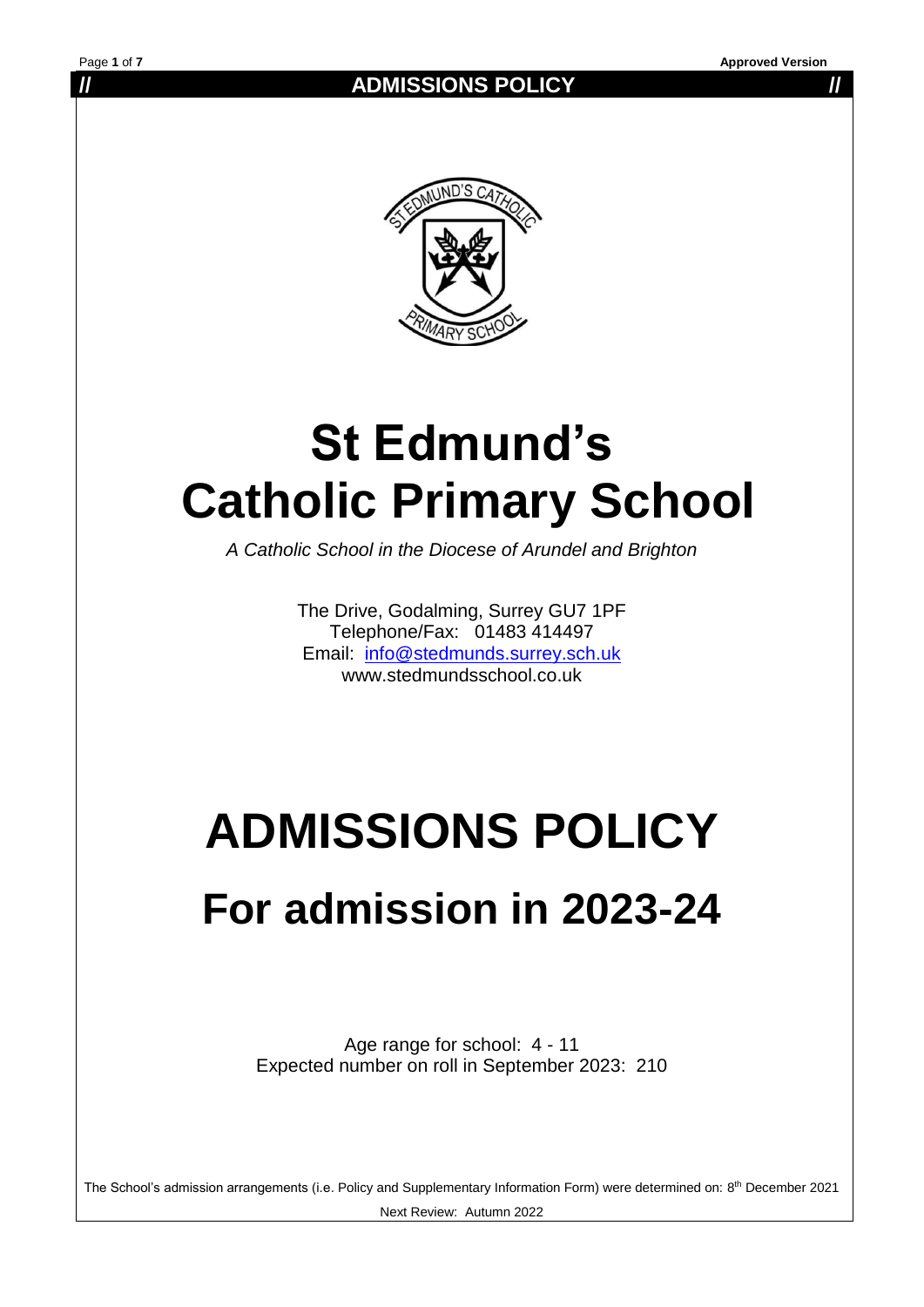### **Admissions Policy for admission in 2023–24**

St Edmund's Catholic Primary School was founded by the Catholic Church to provide education for children of Catholic families. The school is conducted by its governing body as part of the Catholic Church in accordance with the trust deed of the Diocese of Arundel & Brighton, it's articles of association, and seeks at all times to be a witness to Jesus Christ

As a Catholic school, the governors aim to provide a Catholic education for all pupils. At a Catholic school, Catholic doctrine and practice permeate every aspect of the school's activity. The governors ask all parents applying for a place to respect this ethos and its importance to the school community.

Although Catholic children have priority of admission, this does not affect the right of an applicant who is not Catholic to apply for a place for their child at the school. The school welcomes applications from those of other denominations and faiths, or of none. The school was set up primarily to serve the Catholic community in the parish of Godalming.

An outline map of the parish can be seen below:



A zoomable map of the parish can be viewed at: [www.abdiocese.org.uk/education/find-a-school](http://www.abdiocese.org.uk/education/find-a-school)

The governing body is the admissions authority and has responsibility for admissions to this school, including setting the priority of admissions when the school is oversubscribed. The Local Authority undertakes the co-ordination of admission arrangements during the normal admission round. The governing body has set its admission number at 30 pupils to be admitted to the Reception Year in the school year which begins in September 2023.

#### **Visiting the School**

Parents/carers are encouraged to visit our school in order to find out more about how we work and the education we offer. Parents/carers are welcome to arrange a visit by contacting [the school admissions manager on 01483 414497. However, such visits do not form part of the process of deciding which children are to be offered a place at the school.

#### **Pupils with an Education Health and Care Plan** (see *note a*.)

The admission of pupils with an Education, Health and Care Plan is dealt with by a completely separate procedure. Children with an Education, Health and Care Plan that names the school must be admitted. Where this takes place before the allocation of places under these arrangements, this will reduce the number of places available to other children.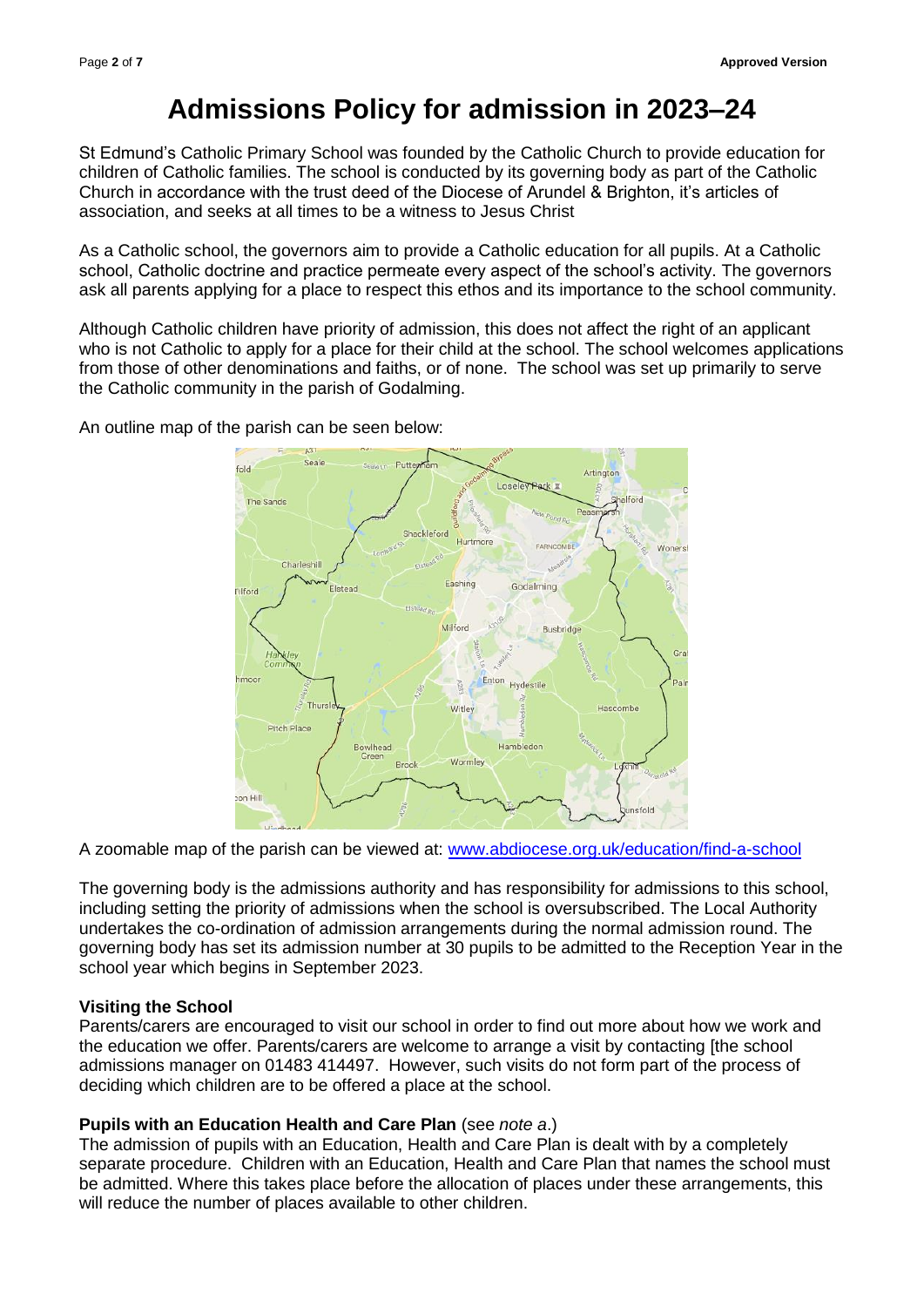#### **Oversubscription Criteria:**

At any time where there are more applications for places than the number of places available, places will be offered according to the following order of priority:

- 1. Catholic looked-after children or previously looked-after children *(see note b.& c.)*.
- 2. Catholic children with an exceptional or compelling need that can only be met at St Edmund's Catholic Primary School *(see note k.)*
- 3. Catholic children with a brother or sister *(see note f.)* at the school at the time of admission, resident in the parish of Godalming *(see note h.*. *The application must be supported with a certificate of Catholic baptism or reception into the Catholic Church (see note c.) and, on the Supplementary Information Form, their parish priest's signature with the parish stamp or seal \*\*\*.*
- 4. Catholic children with a brother or sister *(see note f.)* at the school at the time of admission, who are not resident in the parish of Godalming *(see note h.)*. *The application must be supported with a certificate of Catholic baptism or reception into the Catholic Church (see note c.) and, on the Supplementary Information Form, their parish priest's signature with the parish stamp or seal \*\*\*.*
- 5. Catholic children without a brother or sister *(see note f.)* at the school at the time of admission, resident in the parish of Godalming *(see note h.)*. *The application must be supported with a certificate of Catholic baptism or reception into the Catholic Church (see note c.) and, on the Supplementary Information Form, their parish priest's signature with the parish stamp or seal \*\*\*.*
- 6. Catholic children without a brother or sister *(see note f.)* at the school at the time of admission, who are not resident in the parish of Godalming *(see note h.)*. *The application must be supported with a certificate of Catholic baptism or reception into the Catholic Church (see note c.) and, on the Supplementary Information Form, their parish priest's signature with the parish stamp or seal \*\*\*.*
- 7. Other Catholic children *(see note c.)* i.e. those whose application do not have their priest's signature with the parish stamp or seal on the Supplementary Information Form.
- 8. Other looked-after children or previously looked-after children *(see note b.)*.
- 9. Other children with an exceptional or compelling need that can only be met at St Edmund's Catholic Primary School *(see note k.).*
- 10. Children of Catechumens / Candidates for Reception into the Church and children who are members of an Orthodox Church *(see note d. & e.)*. *If application is being made for a place at the school where the parent/carer is a Catechumen or Candidate for reception into the Church, evidence of their being a member of the Catechumenate of a Catholic Church or a Candidate for reception will be required. Proof of acceptance into the catechumenate, and evidence for a candidate, should be by letter from the appropriate priest.*

*Applications for children from an Orthodox Church must be supported with a certificate of baptism and a letter confirming membership of the applicable Orthodox Church, signed by the appropriate priest.*

- 11. Other children with a brother or sister *(see note f.)* at the school at the time of admission.
- 12. Any other children.
- \*\*\* The priest concerned would be the priest of the church where the parent/carer normally worships or, if they do not practise their faith by attending Mass, the parish priest in the parish in which they are resident.

#### **Final Tiebreaker:**

Random allocation will be used as a tiebreak to decide who has the highest priority for admission. The random allocation shall be conducted in such a way that all applications that otherwise could not be separated will have an equal chance and the identities of the applicants are not known to those carrying out the random allocation. The random allocation will be witnessed by an independent observer and minuted.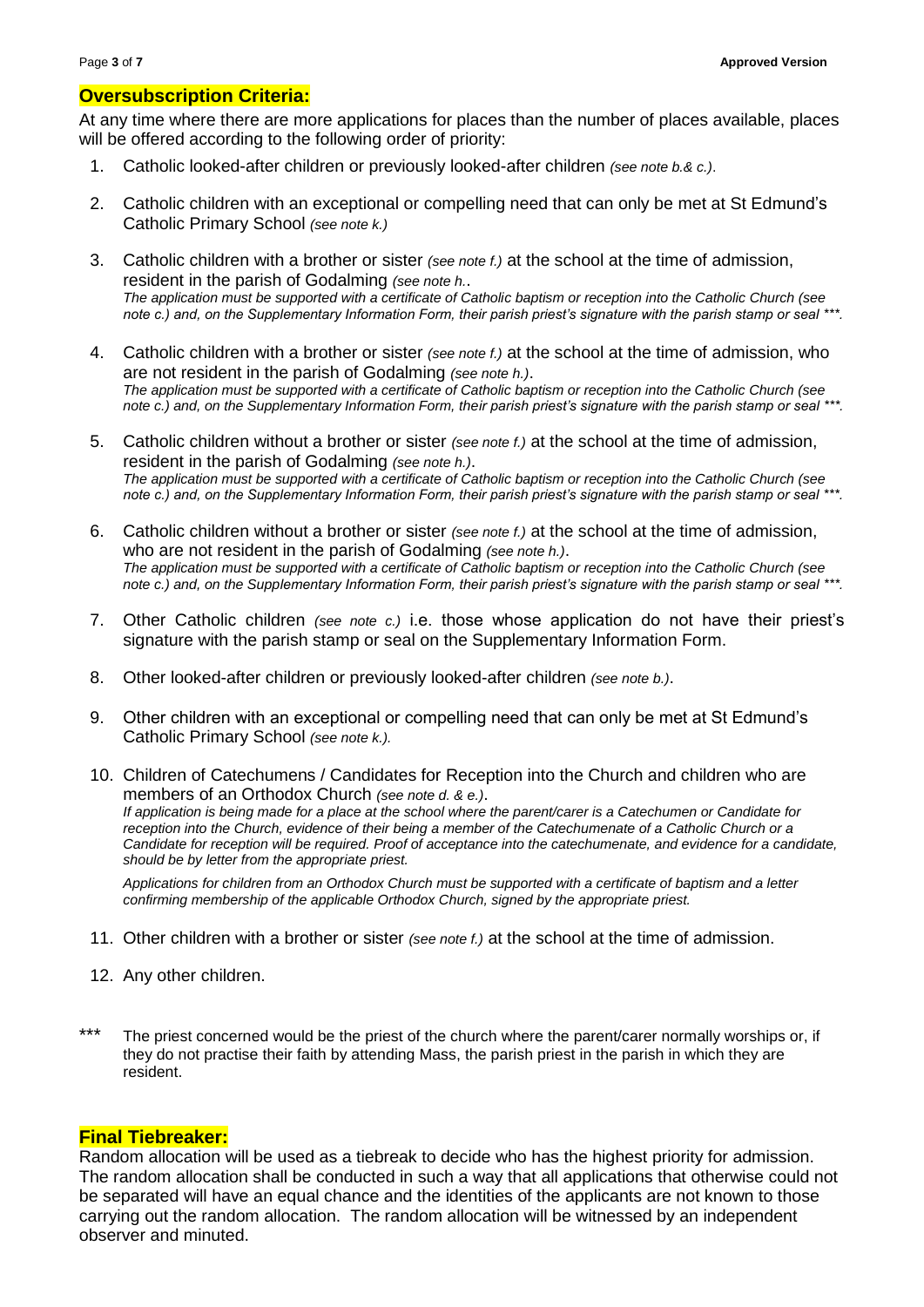#### **Application Procedure**

To apply for a place at this school in the normal admissions round, you should complete and return the following two forms:

*\_\_\_\_\_\_\_\_\_\_\_\_\_\_\_\_\_\_\_\_\_\_\_\_\_\_\_\_\_\_\_\_\_\_\_\_\_\_\_\_\_\_\_\_\_\_\_\_\_\_\_\_\_\_\_\_\_\_\_\_\_\_\_\_\_\_\_\_\_\_\_\_\_\_\_\_\_\_\_\_\_\_\_\_\_*

1. The **COMMON APPLICATION FORM** (CAF) All applications for places **must** be made on the Common Application Form which is available either from the Local Authority (where the parent lives) or through that Local Authority's website. For a valid application, the completed CAF **must** be returned either online or in the paper form by **15 January 2023**.

#### 2. The school's **SUPPLEMENTARY INFORMATION FORM** (SIF) This is available from the school and the school website and allows the governors to put all applicants in order of priority for admission in line with the published admission policy.

If you are expressing a preference for a place for your child at this school and wish to apply in connection with one of the faith criteria, you need to complete the SIF.

If you do not complete the SIF and return it to the school with all supporting documents by the closing date, your child may not be placed in the appropriate faith criterion. This is likely to affect your child's chance of being offered a place.

For a Reception Year admission in the normal admissions round for the year 2023-24, the completed SIF, together will all supporting documents, should be returned to the school by **15 January 2023**. Note: If the school receives an incomplete SIF, this might affect your child's chance of being offered a place.

You are advised to keep copies of the forms for your records (whether completed online/on paper).

#### **Late Applications**

All pieces of paperwork should be returned before the published closing dates referenced above. You are encouraged to ensure that your application is received on time.

Any late applications will be dealt with in accordance with the Local Authority's Co-ordinated Admissions Scheme.

#### **Deferred entry**

Schools are required to provide for the admission of all children in the September following their fourth birthday. The parent/carer has the following options where the governing body has offered the child a place at the school. The parent/carer can decide either:

- a) That the child starts school full-time in the September following their fourth birthday with their natural academic cohort; or
- b) To defer the date their child is admitted to the school until later in the school year but not beyond the point at which they reach compulsory school age and not beyond the beginning of the final term of the school year; or
- c) That the child starts school on a part-time basis until later in the school year but not beyond the point at which they reach compulsory school age.

#### **Admission of Children Outside their Normal Age Group**

Please note that it is the view of the Government, the Diocese, the LA and the Governing Body of this school that a child is educated alongside his/her age equivalent peers, in almost all cases.

Should a parent/carer request to have a decelerated entry to school, that is to start later than other children in their chronological age group, they should initially apply for a school place in accordance with the deadlines that apply for their child's chronological age.

If the request is accepted, the application for the normal year group may be withdrawn before a place is offered. The parent/carer will be required to apply in the usual way the following year, along with the cohort of applicants for that year group. It should be noted that the application will not receive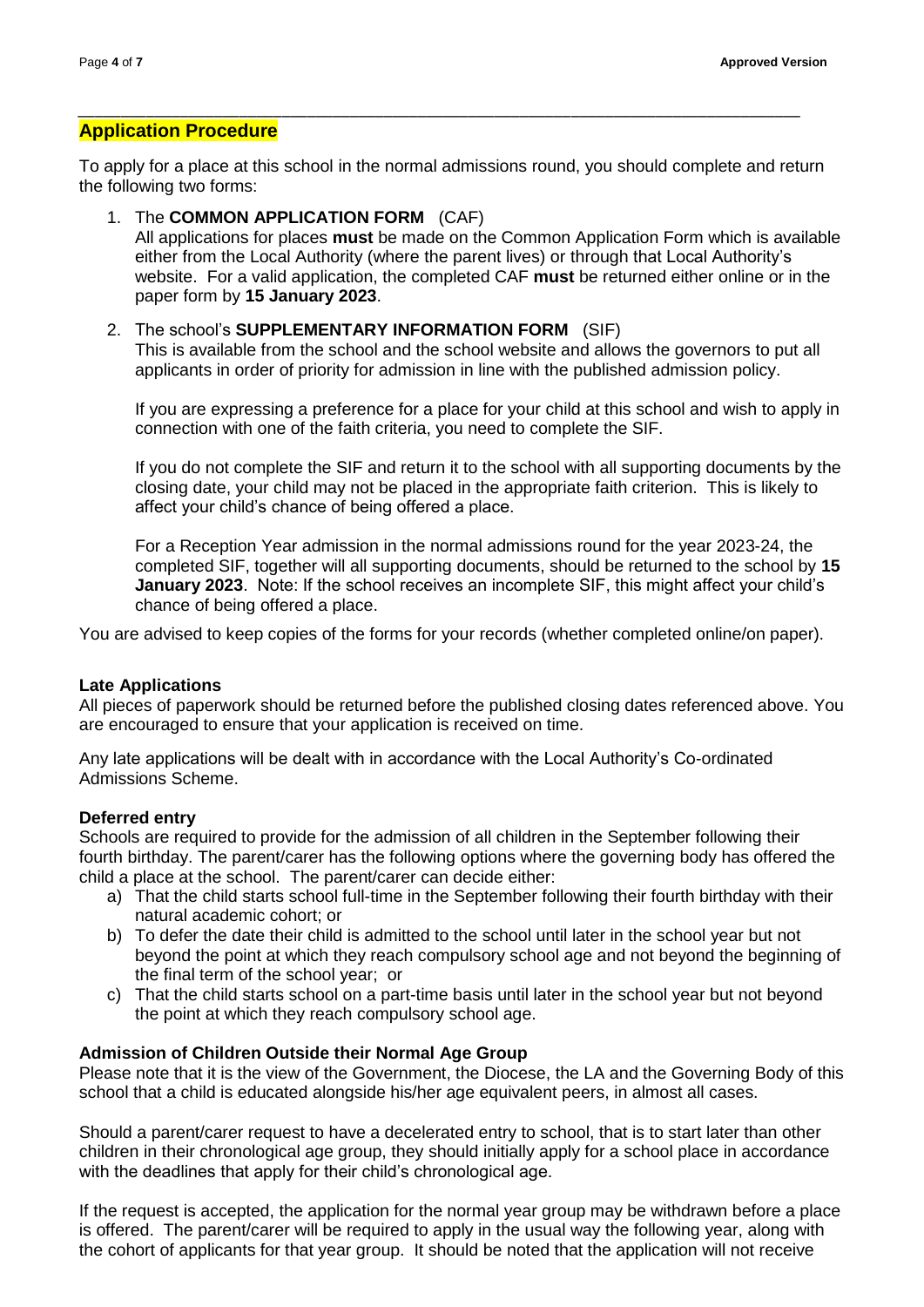priority over or above any other applicant for this year group and the application will be considered alongside all other applicants to the school.

If a parent/carer requests to have an accelerated entry to school i.e. to start earlier than other children in the chronological age group, they should initially apply for a school place at the same time that other families are applying for that cohort. If the governing body agrees for the child to have an accelerated entry, the application will be processed. If it is not agreed for the child to have an accelerated entry they will be invited to apply again in the following year for the correct cohort.

In relation to the request, decisions are made on the basis of the circumstances of each case and in the best interests of the child. The governing body will expect the parent/carer to supply them with appropriate information and evidence. What the governing body will take into account will include:

- Views of parent/carer
- Information relating to the child's academic, social and emotional development, where relevant
- Medical history and the views of a medical professional
- Any previous history of being educated outside of their normal age group
- If the child may naturally have fallen into a lower age group if it were not for being born prematurely
- View of the Headteacher of the school.

Please note that parents/carers do not have the right to insist that their child is admitted to a particular age group. It is the governing body who, having considered the circumstances of each individual case, will make a decision. The governing body will set out clearly for the parents/carers concerned the reasons for their decision in each case.

If the parent/carer is unhappy with a decision about which year group their child will be admitted to, the following applies. Parents/carers who are refused a place at a school for which they have applied have the right of appeal to an independent admission appeal panel. However, there is not a right of appeal if the child has been offered a place and it is not in the year group the parent/carer would like. In such cases, the parent/carer could make a complaint through the school's complaint procedure.

#### **Waiting Lists**

In addition to their right of appeal, if a place is not offered because of over-subscription, the child's name will be placed on a waiting list. The list will be in the descending hierarchical order of the categories in the admissions criteria. The list will continue for the year group until the end of the academic year. If a place is offered and declined the child's name will be removed from the waiting list.

Parents/carers who wish their child's name to remain on a waiting list beyond this time are requested to contact the school in writing **by the end of July 2024**. If a place is offered and declined the child's name will be removed from the waiting list.

It should be noted that no matter how long a child's name has been on the waiting list, his or her position on the list may change if the school adds a child's name to the list, which has a higher priority according to the oversubscription criteria. The school is also under a duty to admit children who are presented for admission under the Local Authority's 'Fair Access Protocol'. These children must take precedence over any children already on the waiting list.

#### **In Year Admissions**

The oversubscription criteria in this admission policy will also apply to applications made outside the normal age of entry to primary education (Reception Year) i.e. in succeeding years or during the academic year.

By latest 31<sup>st</sup> August 2023, the school's website will set out how in-year applications will be dealt with from 1st September 2023 to 31st August 2024. This will include how parents / carers can apply for a school place when parents / carers will be notified of the outcome of their application and details about the right to appeal.

Applications for places other than for the start of the Reception Year should be made directly to the school and the Local Authority contacted. The school's Supplementary Information Form should be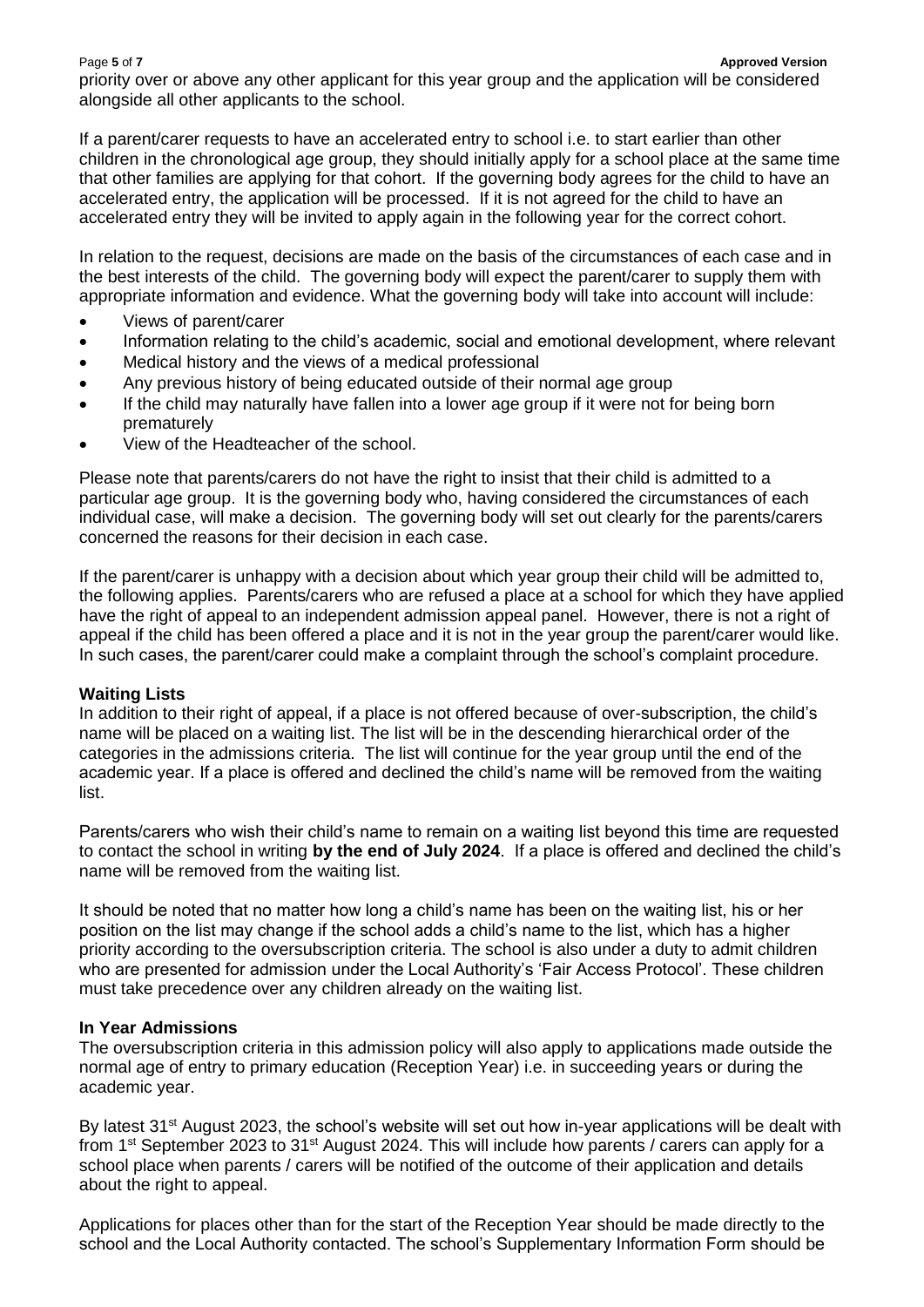#### Page **6** of **7 Approved Version**

completed and returned to the school. If there is a vacancy in the relevant year group and no other family has applied for it, the school will allocate a place as soon as possible. If there is no vacancy, or if the number of applications is greater than the number of vacancies, the governors will at once establish a waiting list for the relevant Year Group, or add the applicant's name to an already established waiting list. Places will be offered to applicants whose names appear on the waiting list strictly on the basis of the oversubscription criteria.

#### **Offer of a Place**

The Local Authority will inform you of your allocated place on the national offer date of 17 April 2023. Note: National Offer Date is usually 16 April. However, in 2023-24, this day falls on a weekend/bank holiday, so it is the first working day after.

#### **Appeals**

If your child is not offered a place at St Edmunds Catholic Primary School, Godalming you have the right to appeal against that decision to an Independent Appeal Panel (set up in accordance with sections 88 and 94 of the School Standards and Framework Act 1998). Appeals must be made in writing and must set out the reasons on which the appeal is made. Appeals should be made to the Admissions Appeal Clerk at the school address. Appeals should be lodged no later than 20 school days after the National Offer Day for primary schools (17 April 2023). Completed paperwork must be received by the school no later than 17 May 2023, and will be heard within 40 school days. The appeals system is operated independently from the school. Parents/carers have the right to make oral representations to the Appeal Panel.

Late application appeals will be heard within 30 school days of the appeal being lodged.

In-year applications will be heard within 30 school days of the appeal being lodged.

#### **Fair Access Protocol (FAP)**

The school is committed to taking its fair share of children who are vulnerable and/or hard to place, as set out in locally agreed protocols. Accordingly, outside the normal admission round, the governing body is empowered to give absolute priority to a child where admission is requested under any locally agreed protocol. Alternatively, where a FAP headteacher panel is in place, the governing body may authorise the headteacher (or nominated representative) to partake in placement decisions under the LA agreed FAP. The governing body has this power even where admitting the child would mean exceeding the published admission number.

#### **Giving the school false information**

If a parent/carer is found to have supplied false or incorrect information to gain a place at this school, the governing body reserves the right to withdraw any offer of a place even if the child has already started school. An example of false or incorrect information would be the use of an address that is not the child's normal residence.

#### **Notes** *(these form part of the admission arrangements):*

*a. An 'Education, Health and Care Plan' is a plan made by the Local Authority under section 37 of the Children and Families Act 2014, specifying the special educational provision required for a child.*

\_\_\_\_\_\_\_\_\_\_\_\_\_\_\_\_\_\_\_\_\_\_\_\_\_\_\_\_\_\_\_\_\_\_\_\_\_\_\_\_\_\_\_\_\_\_\_\_\_\_\_\_\_\_\_\_\_\_\_\_\_\_\_\_\_\_\_\_\_\_\_\_\_\_\_\_\_\_\_\_\_

- *b. A 'Looked after child' has the same meaning as in section 22(1) of the Children Act 1989, and means any child who is (i) in the care of a local authority or (ii) being provided with accommodation by them in the exercise of their social services functions (e.g. children with foster parents) at the time of making application to the school. A 'Previously looked after child' is a child who was looked after but ceased to be so because he or she was adopted or became subject to a child arrangement order or special guardianship order. Previously looked-after children also includes those children who appear (to the Governing Body) to have been in state care outside of England and cease to be in state care as a result of being adopted. A child will be regarded as having been in state care outside of England if they were accommodated by a public authority, a religious organisation or any other provider of care whose sole or main purpose is to benefit society. The parent / carer will need to provide evidence to demonstrate that the child was in state care outside of England and left that care as a result of being adopted.*
- *c. 'Catholic' means a member of a Church in full communion with the See of Rome. This includes the Latin Rite (Roman Catholics) and the Eastern Catholic Churches (see Appendix 3 of the Diocesan Admissions Guidance*  for a list of Churches in full communion with the See of Rome). This will normally be evidenced by a certificate of *Baptism in a Catholic Church or a certificate of reception into the full communion of the Catholic Church. For the purposes of this policy, it includes a looked after child who is part of a Catholic family where a letter from a priest*